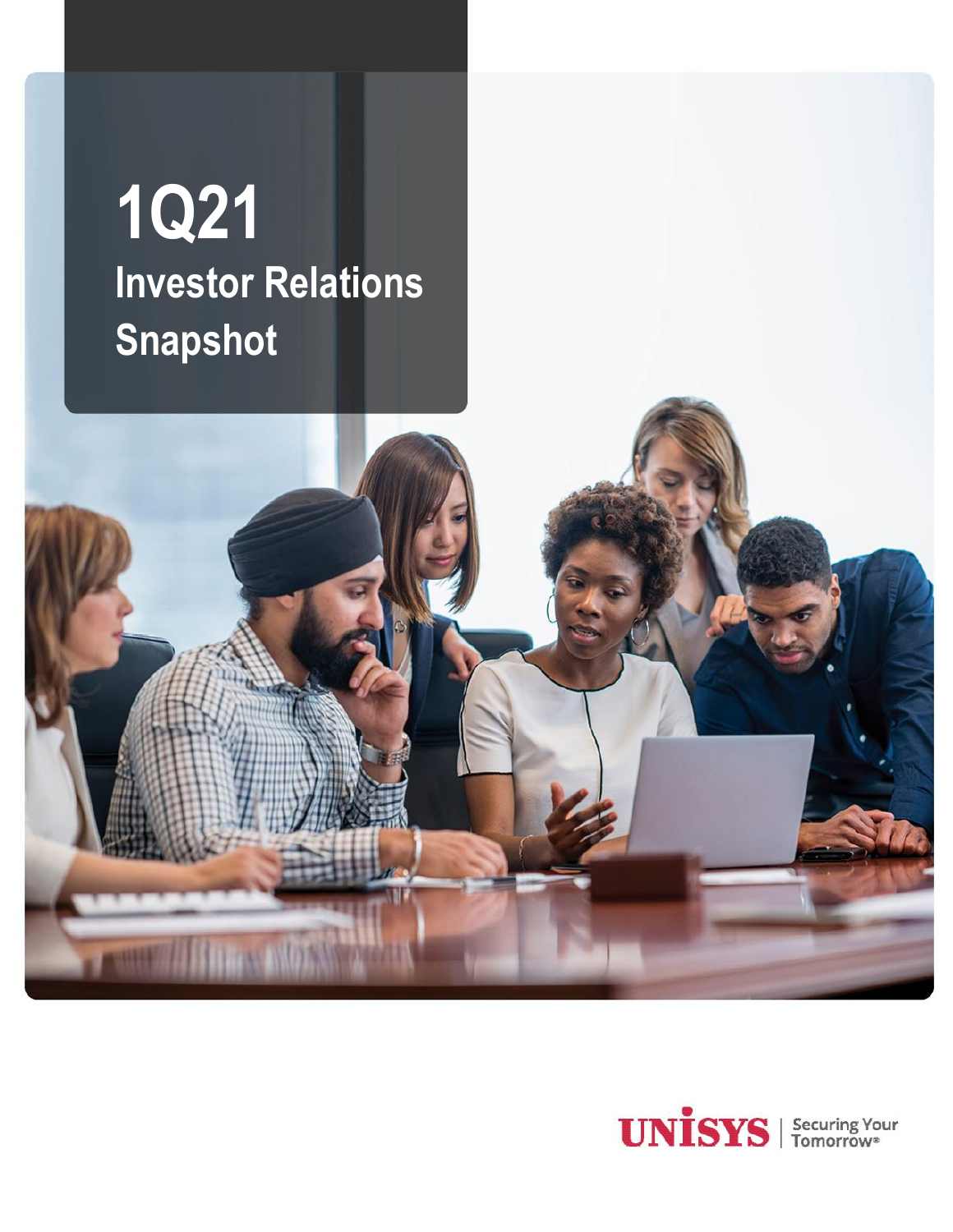## **UNISYS**

At the beginning of 2021, we laid out goals related to further strengthening our balance sheet,

transforming our organizational structure, improving margins and cash flow, enhancing and expanding our solution portfolio to address changing client needs, growing revenue, and enhancing the associate experience for our people, and during the first quarter, we made progress on each of these fronts.



**1** Operating profit up 470 bps **YoY to 8.6%; non-GAAP operating profit up 440 bps YoY to 10.1%**



• **Cloud & Infrastructure ("C&I") revenue growth of 18.6% YoY, supported by 24.2% YoY growth in C&I revenue in the U.S. & Canada**



• **Cash from operations improved \$335.0M YoY; Adjusted free cash flow improved \$51.8M YoY**



• **No future required cash contributions to U.S. qualified defined-benefit pension plans projected based on year-end data and assumptions and the American Rescue Plan Act**

| <b>Condensed Consolidated Statements of Income (Unaudited)</b>                            |           | Three Months Ended Mar. 31, 2021 |            |
|-------------------------------------------------------------------------------------------|-----------|----------------------------------|------------|
|                                                                                           | 2021      | 2020                             | % change   |
| <b>Revenue</b>                                                                            | \$509.8   | \$515.4                          | $(1.1\%)$  |
| Cost of Revenue                                                                           | \$370.6   | \$402.3                          | (7.9%)     |
| Selling, general and administrative                                                       | \$90.0    | \$86.8                           | $3.7\%$    |
| Research and development                                                                  | \$5.6     | \$6.2                            | $(9.7\%)$  |
| <b>Operating profit (loss)</b>                                                            | \$43.6    | \$20.1                           | 116.9%     |
| Interest expense                                                                          | \$10.1    | \$13.9                           | (27.3%     |
| Other income (expense), net                                                               | (\$182.6) | (\$48.1)                         | (279.6%)   |
| Income (loss) before income taxes                                                         | (\$149.1) | (\$41.9)                         | (255.8%)   |
| Provision for income taxes                                                                | \$8.4     | \$10.8                           | (22.2%)    |
| <b>Consolidated net income (loss) attributable to continuing</b><br>operations            | (\$157.5) | (\$52.7)                         | (198.9%)   |
| Net income attributable to non-controlling interests                                      | \$0.3     | \$0.5                            | $(40.0\%)$ |
| Net income (loss) from continuing operations attributable to<br><b>Unisys Corporation</b> | (\$157.8) | (\$53.2)                         | (196.6%)   |
| Income from discontinued operations                                                       | ---       | \$1,068.5                        | N/A        |
| Net income (loss) attributable to UIS Corp                                                | (\$157.8) | \$1,015.3                        | (115.5%)   |
| Earnings (loss) per common share (Diluted)                                                | (\$2.45)  | (\$0.85)                         | (188.2%)   |
| Diluted shares for per share computation (thousands)                                      | 64,423    | 62,650                           | 2.8%       |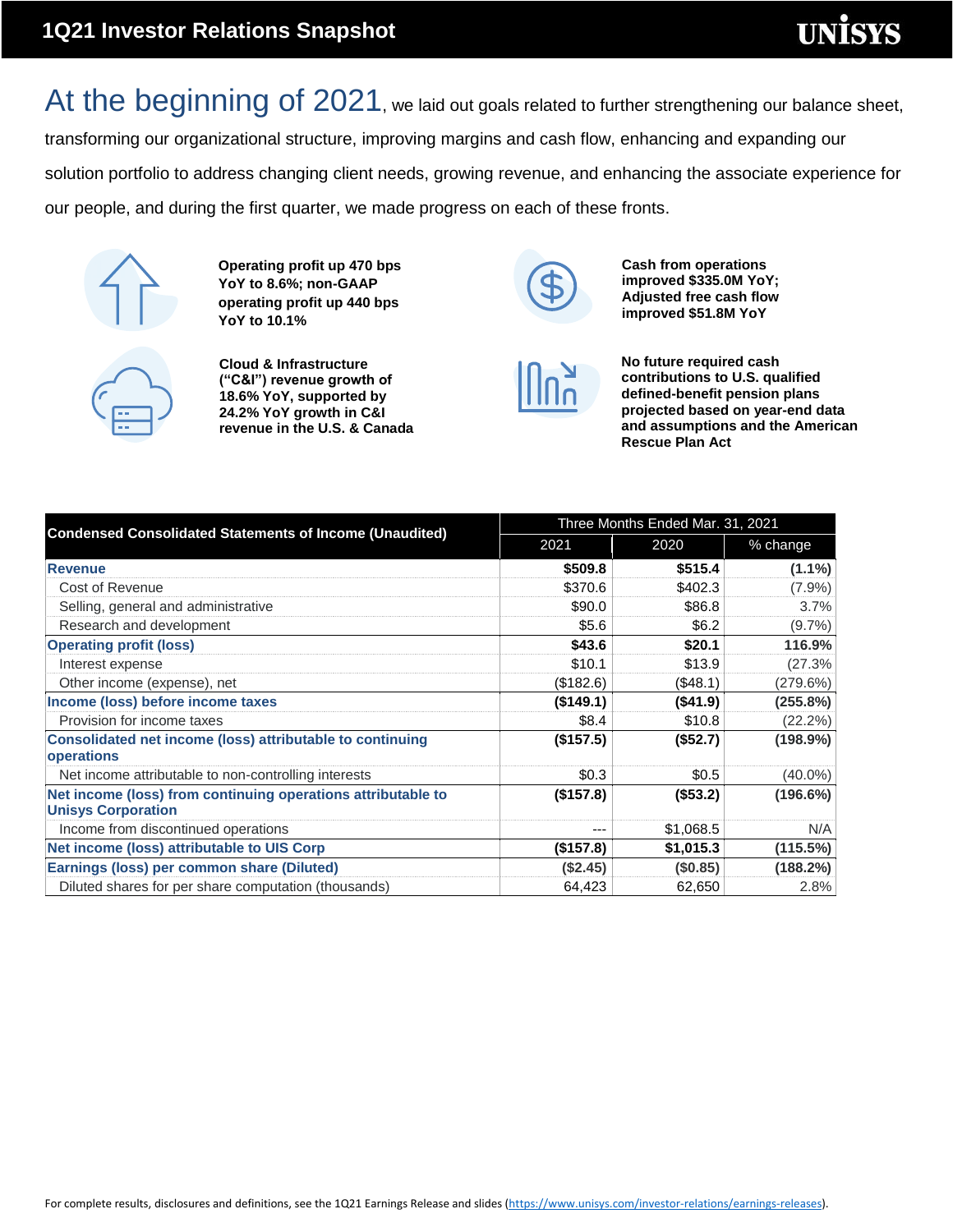### **1Q21 Investor Relations Snapshot**

### **UNISYS**

|                                                          | Mar. 31   | Dec. 31   |            |
|----------------------------------------------------------|-----------|-----------|------------|
| <b>Condensed Consolidated Balance Sheets (Unaudited)</b> | 2021      | 2020      | % Change   |
| Cash and cash equivalents                                | \$716.6   | \$898.5   | $(20.2\%)$ |
| Accounts receivable                                      | \$410.3   | \$460.5   | $(10.9\%)$ |
| Contract assets                                          | \$45.1    | \$44.3    | 1.8%       |
| Inventories                                              | \$9.6     | \$13.4    | $(28.4\%)$ |
| Prepaid expenses                                         | \$99.0    | \$89.3    | 10.9%      |
| <b>Total current assets</b>                              | \$1,280.6 | \$1,506.0 | $(15.0\%)$ |
| Properties, net                                          | \$106.9   | \$110.5   | $(3.3\%)$  |
| Outsourcing assets, net                                  | \$163.6   | \$173.9   | (5.9%)     |
| Marketable software, net                                 | \$195.5   | \$193.6   | 1.0%       |
| Prepaid postretirement assets                            | \$188.2   | \$187.5   | 0.4%       |
| Deferred income taxes                                    | \$134.1   | \$136.2   | $(1.5\%)$  |
| Goodwill                                                 | \$108.6   | \$108.6   | 0.0%       |
| <b>Restricted Cash</b>                                   | \$9.9     | \$8.2     | 20.7%      |
| Operating lease right of use assets                      | \$70.8    | \$79.3    | $(10.7\%)$ |
| Other long-term assets                                   | \$198.5   | \$204.1   | (2.7%)     |
| <b>Total non-current assets</b>                          | \$1,176.1 | \$1,201.9 | $(2.1\%)$  |
| <b>Total assets</b>                                      | \$2,456.7 | \$2707.9  | $(9.3\%)$  |
| Current maturities of long-term debt                     | \$19.9    | \$102.8   | $(80.6\%)$ |
| Accounts payable                                         | \$172.7   | \$223.2   | (22.6%)    |
| Deferred revenue                                         | \$248.0   | \$257.1   | $(3.5\%)$  |
| Other accrued liabilities                                | \$289.3   | \$352.0   | $(17.8\%)$ |
| <b>Total current liabilities</b>                         | \$729.9   | \$935.1   | (21.9%)    |
| Long-term debt                                           | \$521.2   | \$527.1   | $(1.1\%)$  |
| Long-term postretirement liabilities                     | \$1,230.0 | \$1,286.1 | (4.4%)     |
| Long-term deferred revenue                               | \$138.3   | \$137.9   | 0.3%       |
| Long-term operating lease liabilities                    | \$57.5    | \$62.4    | (7.9%)     |
| Other long-term liabilities                              | \$65.6    | \$71.4    | $(8.1\%)$  |
| <b>Total non-current liabilities</b>                     | \$2,012.6 | \$2,084.9 | (3.5%)     |
| <b>Total deficit</b>                                     | (\$285.8) | (\$312.1) | 8.4%       |
| <b>Total liabilities and equity</b>                      | \$2,456.7 | \$2,707.9 | $(9.3\%)$  |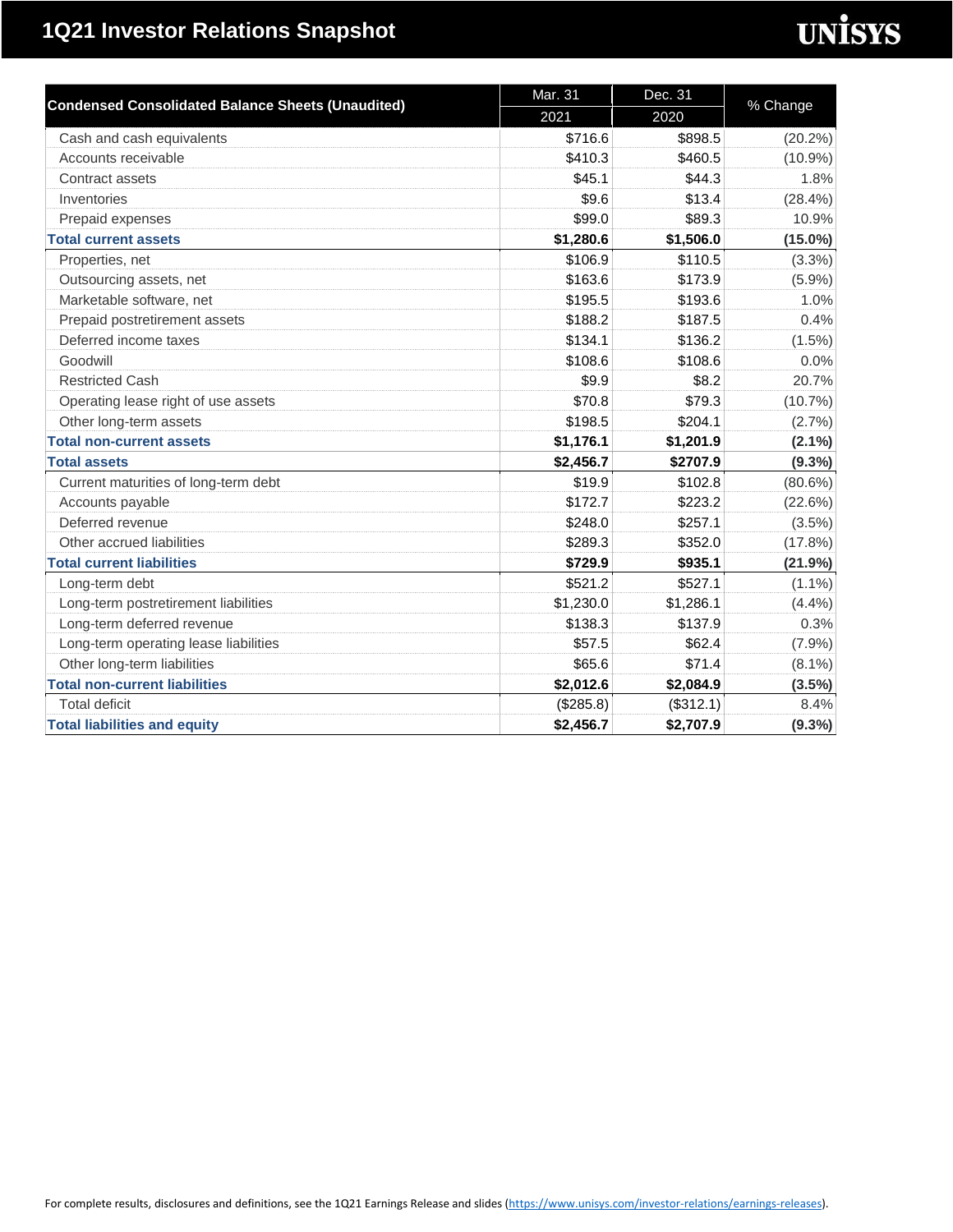### **1Q21 Investor Relations Snapshot**

### **UNISYS**

| <b>Condensed Consolidated Statements of Cash Flows (Unaudited)</b>               | <b>Three Months Ended</b><br>Mar. 31 |           |  |
|----------------------------------------------------------------------------------|--------------------------------------|-----------|--|
|                                                                                  | 2021                                 | 2020      |  |
| Net cash provided by (used for) operating activities                             | (\$42.9)                             | (\$377.9) |  |
| Proceeds from sale of U.S. Federal business                                      |                                      | \$1,164.7 |  |
| Proceeds from/purchases of investments, net                                      | (\$6.0)                              | (\$41.7)  |  |
| Investment in marketable software                                                | (\$17.4)                             | (\$17.3)  |  |
| Capital additions of properties                                                  | (\$5.1)                              | (\$5.6)   |  |
| Capital additions of outsourcing assets                                          | (\$5.0)                              | (\$4.8)   |  |
| Other                                                                            | (\$0.4)                              | (\$1.5)   |  |
| Net cash used for investing activities                                           | (\$33.9)                             | \$1,093.8 |  |
| Net proceeds from short-term borrowings                                          |                                      | \$59.5    |  |
| Proceeds from issuance of long-term debt                                         | \$1.5                                | \$2.1     |  |
| Payments of long-term debt                                                       | (\$91.6)                             | (\$6.1)   |  |
| Proceeds from exercise of stock options                                          | \$2.7                                |           |  |
| Other                                                                            | (\$7.4)                              | (S4.7)    |  |
| Net cash (used for) provided by financing activities                             | (\$94.8)                             | (\$50.8)  |  |
| Effect of exchange rate changes on cash, cash equivalents and<br>restricted cash | (S8.6)                               | (\$31.0)  |  |
| Increase (decrease) in cash, cash equivalents, and restricted cash               | (\$180.2)                            | \$735.7   |  |
| Cash, cash equivalents and restricted cash, beginning of period                  | \$906.7                              | \$551.8   |  |
| Cash, cash equivalents and restricted cash, end of period                        | \$726.5                              | \$1,287.5 |  |